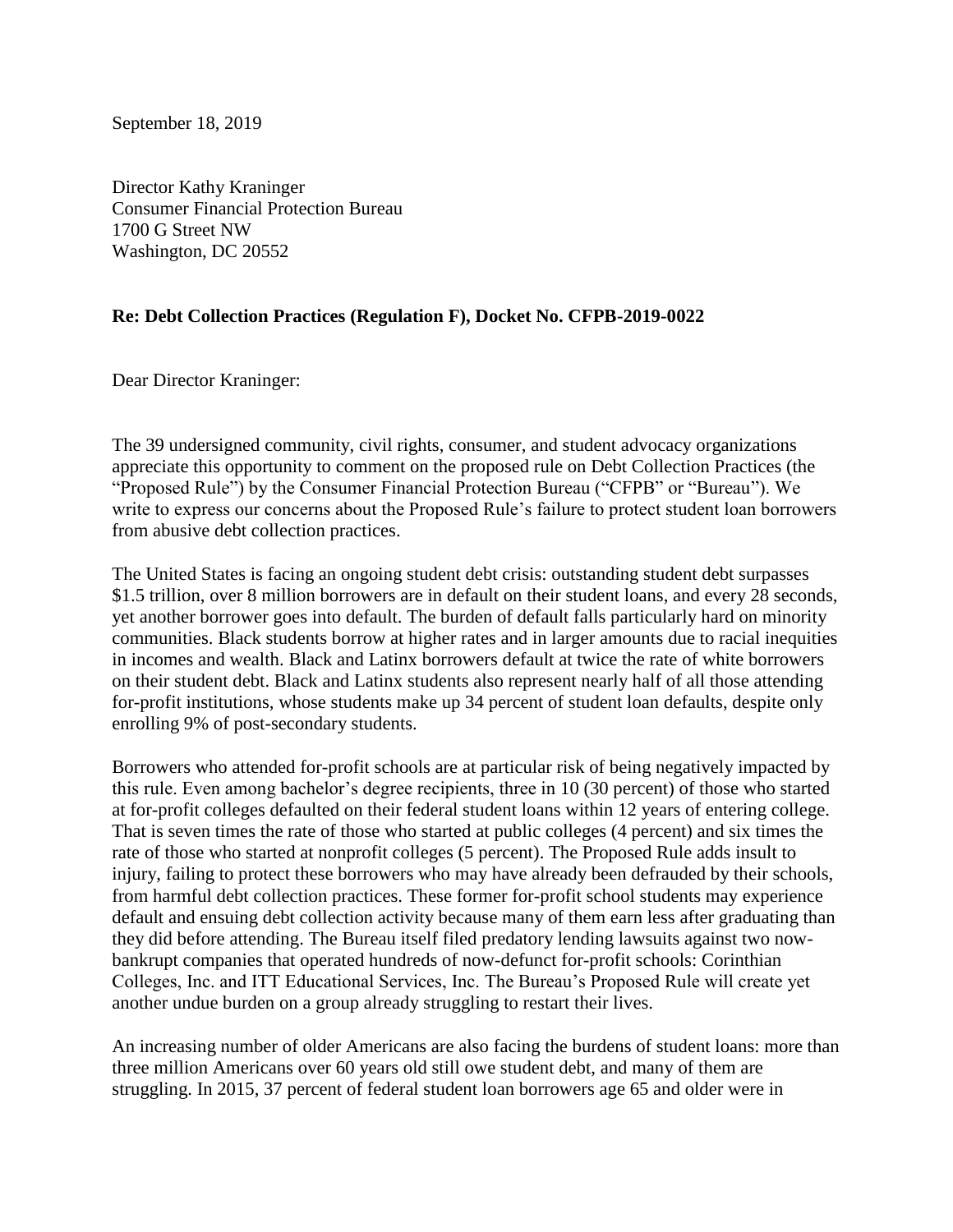default. Like other creditors, both federal and private lenders routinely transfer defaulted student loans to debt collection agencies, putting borrowers at the mercy of debt collectors and the industry's abusive debt collection tactics.

## **Unacceptable Proposed Call Frequency**

The Proposed Rule would allow 7 attempted calls per debt per week for most kinds of debts. That is an unacceptably high call volume. Borrowers with education debt have an average of 3.7 loans. That rounds up to 4, such that a borrower with the average number of student loans might receive 28 calls per week — a volume that could interfere with the borrower's ability to attend work and conduct their lives. Borrowers who have 10 loans could receive as many as 70 attempted calls per week.

In an apparent, but ineffective, effort to stave off this harassment, the Bureau's proposal would limit student loan debt collectors to seven attempted calls per account--rather than per debt--per week. Though all student loan debts that are serviced under a single account number are considered a single debt under the CFPB's proposal, servicers, lenders, and debt collectors have wildly different policies on account numbers. Student loan account numbers are not standardized. Borrowers with a single loan have a single account number, but borrowers of multiple student loans frequently have multiple accounts.

Some servicers, lenders, and debt collectors place all the loans under the same account number, but some assign account numbers by type of loan. Also, a large number of student loan borrowers have more than one loan servicer, lender, or debt collector. Under the Proposed Rule, borrowers with multiple servicers, lenders, and debt collectors and those whose loans are held by entities that assign different account numbers based on loan type will get far more calls than other borrowers.

Borrowers have no control over who collects their loans or how the servicer, lender, or debt collector chooses to organize their files, and if the CFPB's proposal goes into effect, some borrowers with the same number and type of loans will be harassed more than others for reasons beyond their control. Limiting debt collectors to seven calls per account per week sounds appealing in theory, but actually leaves student loan borrowers vulnerable to harassment. The CFPB should, instead, protect consumers by imposing a stricter cap on the number of calls per week: seven is simply too many.

## **Collection by Electronic Communication Channels Without Requisite Consent**

In addition to receiving large numbers of attempted phone calls a week (as many as 28 for the average borrower), the CFPB's proposal does not specify a limit on the number of text messages, emails, and social media direct messages a debt collector can use to contact a borrower with student debt, which means a borrower can be inundated with messages from all of these different sources. This is for all practical purposes harassment.

Although the E-Sign Act requires borrowers to affirmatively opt in before electronic communications are used to replace information that must be provided to a consumer in writing,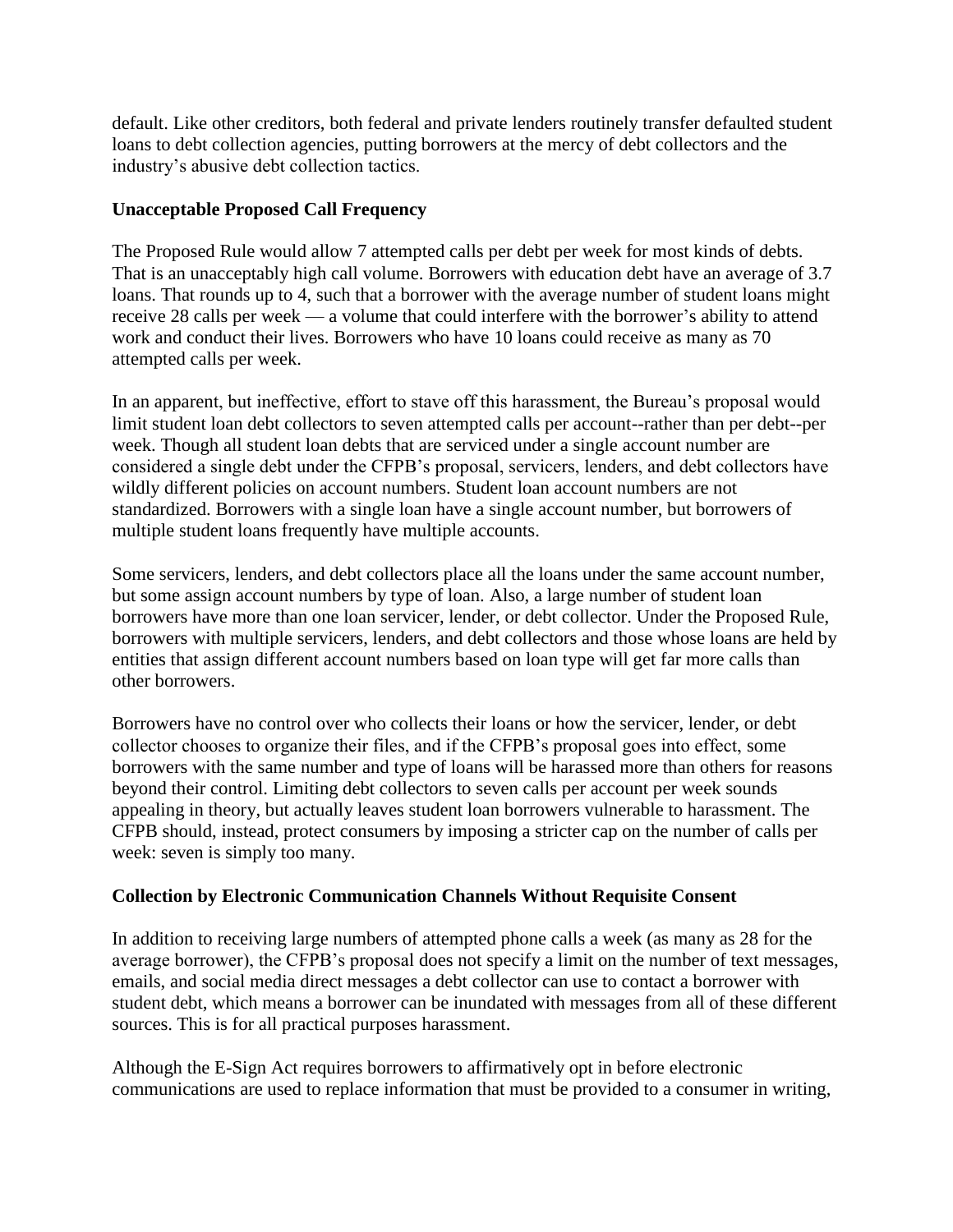the CFPB proposes to allow debt collectors to do the exact opposite: contact borrowers without getting their consent first. This increases the likelihood that a borrower will not receive important information sent to them by email or text if they have not indicated that this is a good method of communication for them. Even worse, there is a greater risk that their privacy will be violated because a debt collector could use a phone number from an old file that is incorrect or now belongs to someone else, or an old email address.

## **Collections Past the Statute of Limitations on Private Student Loans**

The CFPB's proposal does not prevent a debt collector from contacting a student loan borrower to try to get them to make payments on a private student loan even after the statute of limitations has passed. In many states, if a student loan borrower makes a payment on that private student loan past the statute of limitations, that payment gives the debt collector the right to sue the borrower again by reviving the debt. What this means is that a debt collector can make 7 attempted calls per week and send unlimited texts or emails to the borrower to try to get them to make a payment on debts beyond the deadline to bring a lawsuit, and then turn around and use the borrower's good faith efforts to pay against them by reviving the debt collector's right to sue.

Moreover, the proposal only prohibits collectors from filing or threatening a lawsuit if the collector "knows or should know" that the legal time limit to sue has expired. Courts have held that a debt collector is responsible for knowing a debt is too old for a lawsuit, and the CFPB should do the same. Frequently, old debts have been transferred multiple times and their records are lost, incomplete, or inadequate. The collector may have the wrong person or wrong amount, and it is nearly impossible to avoid mistakes or deception in trying to collect debts beyond the statute of limitations. Many private student loan borrowers have already been harmed by illegitimate for-profit schools or improper loan servicing, and thus it is especially important that the CFPB not allow debt collectors to prey on them once again. The CFPB should completely prohibit the collection of time-barred debt in and out of court and require the debt collector to ascertain the status of the debt and behave accordingly.

At a time when the burdens of student debt are not just burying borrowers, but holding back the economy, the Bureau should be acting to relieve borrowers of harassment, not open the floodgates to abuse. The proposed rule abdicates the Bureau's responsibility to protect consumers, instead enabling more harassment by debt collectors, including harassment of borrowers with the least ability to pay.

We thank you for the opportunity to comment. We hope that you will seriously consider the comments we have set forth, and modify the proposal to ensure that borrowers are protected from harassment and abuse. For questions, please contact Alexis Goldstein at [alexis@ourfinancialsecurity.org.](mailto:alexis@ourfinancialsecurity.org)

Sincerely,

ACTION (Allied Communities of Tulsa Inspiring Our Neighborhoods) Oklahoma